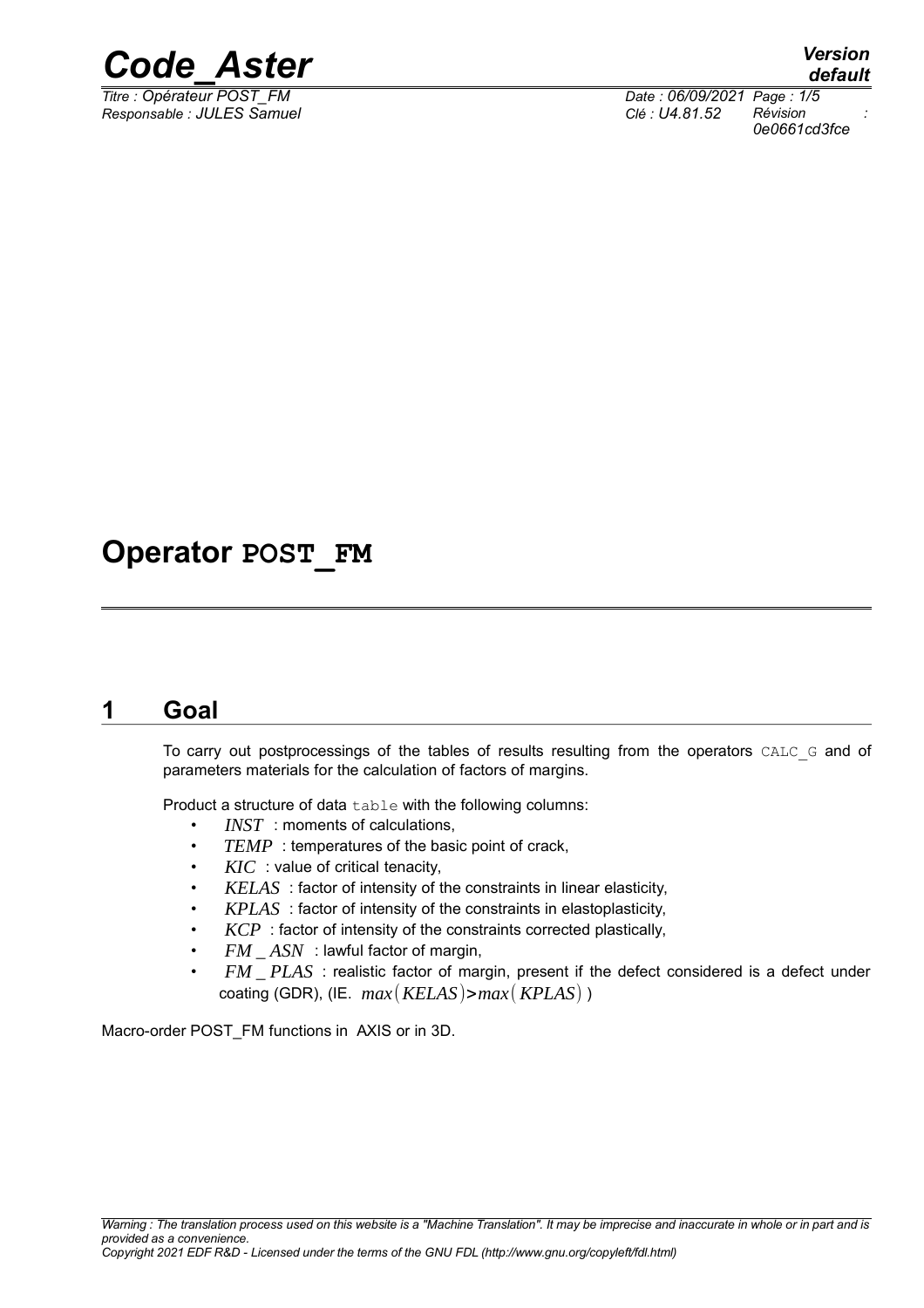# *Code\_Aster Version*

*Titre : Opérateur POST\_FM Date : 06/09/2021 Page : 2/5 Responsable : JULES Samuel Clé : U4.81.52 Révision :*

*Warning : The translation process used on this website is a "Machine Translation". It may be imprecise and inaccurate in whole or in part and is*

#### **Contents**

*0e0661cd3fce*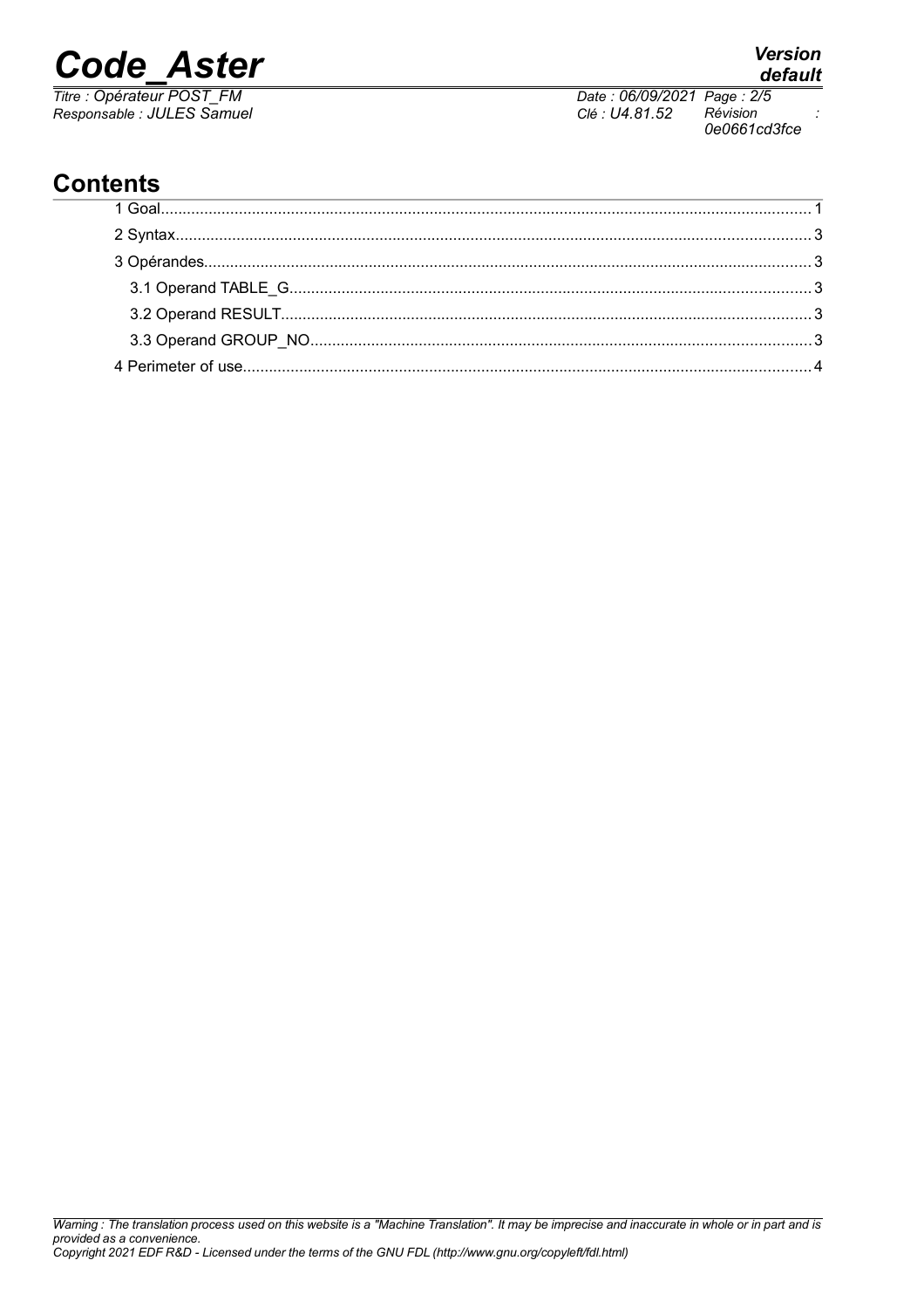## *Code\_Aster Version*

*Titre : Opérateur POST\_FM Date : 06/09/2021 Page : 3/5 Responsable : JULES Samuel Clé : U4.81.52 Révision :*

#### **2 Syntax**

postFm[table]= POST\_FM(

- $\begin{array}{ccc} \bullet & \text{TABLE} & G & = & \bullet \end{array}$
- ◆ RESULT = result, in the set of the set of the set of the set of the set of the set of the set of the set of the set of the set of the set of the set of the set of the set of the set of the set of the set of the set of t
- $\begin{array}{ccccccc} \text{GROUP} & \text{NO} & = & \text{grno} & \text{O} & \text{O} & \text{O} \end{array}$
- )

#### **3 Opérandes**

#### **3.1 Operand TABLE\_G**

 $[table] \centering \begin{minipage}{0.9\linewidth} \textbf{TABLE G} & = & \textbf{,} \end{minipage} \vspace{0.05in} \begin{minipage}{0.9\linewidth} \begin{minipage}{0.9\linewidth} \textbf{Table} & \textbf{.} \end{minipage} \vspace{0.05in} \begin{minipage}{0.9\linewidth} \textbf{Table} & \textbf{.} \end{minipage} \vspace{0.05in} \begin{minipage}{0.9\linewidth} \textbf{Table} & \textbf{.} \end{minipage} \vspace{0.05in} \begin{minipage}{0.9\linewidth} \textbf{Table} & \textbf{.}$ 

This operand makes it possible to choose the table on which one carries out the operations. This table must contain the 3 following columns:

- INST
- G\_ELAS<br>• G\_PLAS
- G\_PLAS

G\_ELAS comes from the order CALC\_G on a linear elastic design. G\_PLAS comes from the order CALC G on an elastoplastic calculation incremental . The moments of calculations between 2 calculations, linear and non-linear, must correspond to the column INST .

*Remarque* :

Dyears the case 3D, the user must filter the table resulting from CALC  $\,G\,$  for does not preserveR that only one node of interest, on which the operator will determine the factors of margin.

#### **3.2 Operand RESULT**

RESULT = result,  $[evol\;noli]$ 

This operand makes it possible to choose the result of elastoplastic mechanical calculation, resulting from the order STAT\_NON\_LINE. This result makes it possible to the operator to reach the grid, the model, the field material, who contains curve KIC, like with the variable of order TEMP.

#### **3.3 Operand GROUP\_NO**

♦ GROUP\_NO = grno , [grno]

This operand makes it possible to define the basic point of crack from where were extracted S tables. This group should contain one node which DOI T to correspond to the node from where were extracted S values of G.

*RemarqueS* :

- Lbe related meshs with the node must be affectedbe by a single material, i.e it Nbasic oeud should not be on a disontinuity material.
- LE definite material must be rense I gné of the keyword factor  $R\text{UPT}$  FM for the definition of KIC.

*default*

*0e0661cd3fce*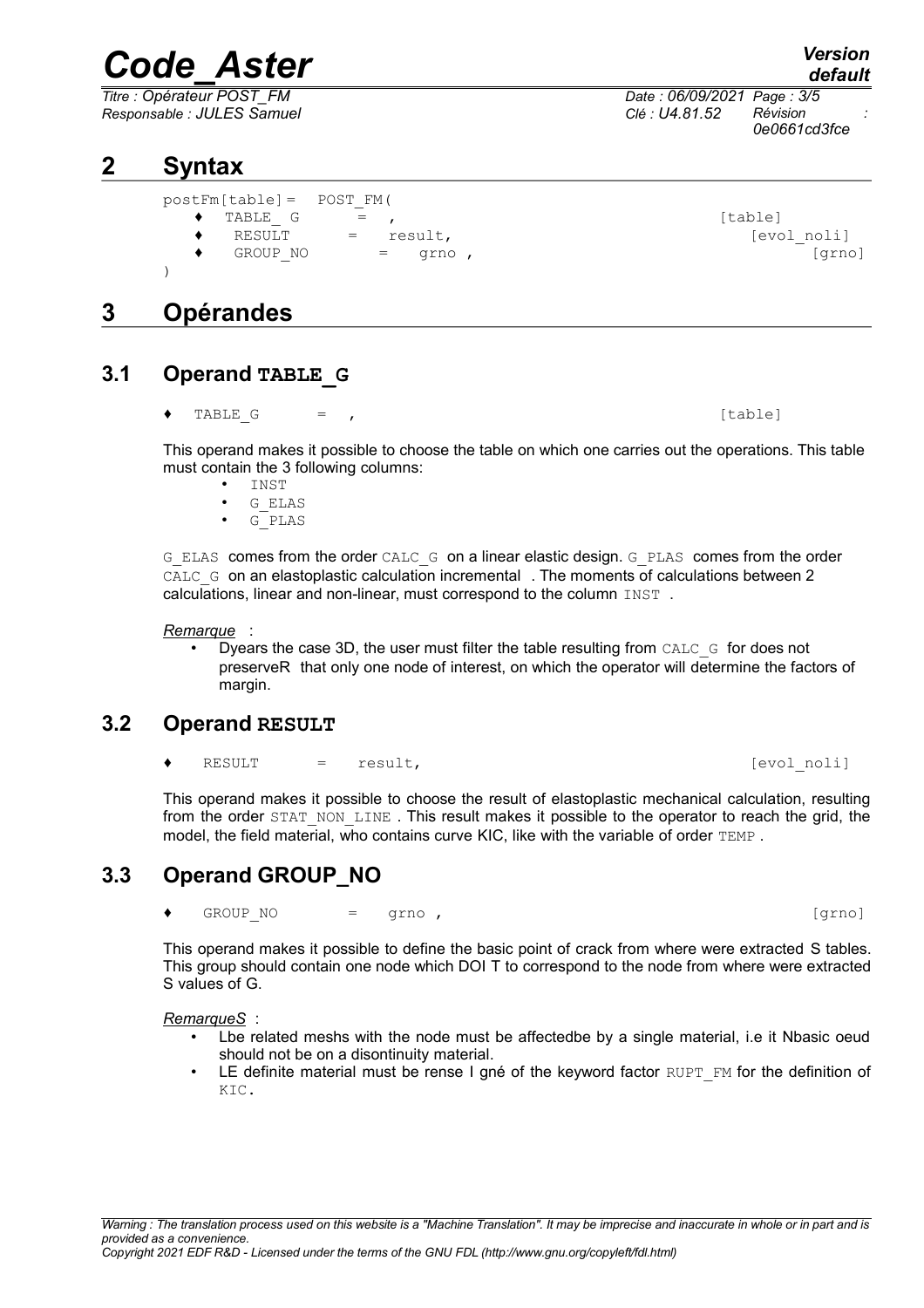## *Code\_Aster Version*

*Responsable : JULES Samuel Clé : U4.81.52 Révision :*

*Titre : Opérateur POST\_FM Date : 06/09/2021 Page : 4/5 0e0661cd3fce*

#### **4 Perimeter of use**

The perimeter of application of the macro-order is specified in it paragraph.

On the one hand, components concerned are tanks out of steel slightly allied 16MND5 (base metal), covered surfaces intern of a stainless austenitic steel coating of it 309L and 308L, like magazine on [Figure 4-1.](#page-3-0)



<span id="page-3-0"></span>**Figure 4-1 : Example of a geometry 3D of the zone of heart of a tank 1300 MWe covered surfaces intern (units of it: mm).**

In addition, the macro-order allows analysis of harmfulness of the following defects:

- Defects under coating (DSRs) elliptic or semi-elliptic (cf. [Figure 4-2](#page-3-2) the illustration resulting from the RSE-M),
- Defects in the coating (DDRs) elliptique or semi-elliptic (cf. [Figure 4-3](#page-4-1) for a schematization of a GDR and a DSR in 2D).

These two defects present each one a point located side coating out of Stainless steel and a point located in the Ferritic Steel base metal. Lmacro-order has be interested in the brittle risk of fracture for the point of the defect located side base metal, that is to say the point of the face of crack named B on Lbe figures [4-2](#page-3-1) and [4-3.](#page-4-0)



<span id="page-3-2"></span><span id="page-3-1"></span>**Figure 4-2 : geometry of the defect under elliptic or semi-elliptic coating. The calculation of the factor of margin fact at the point B, in the base metal**